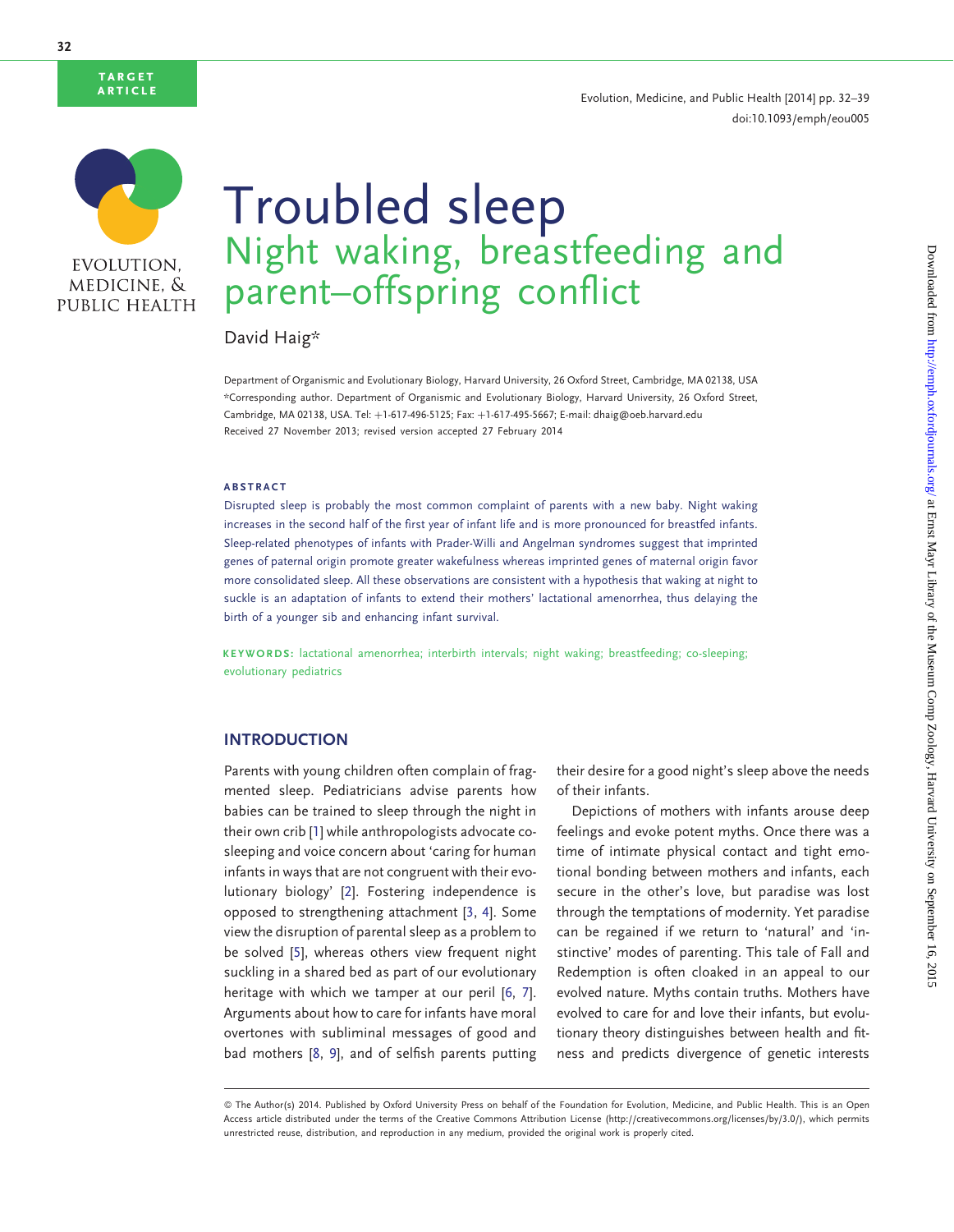between parents and offspring [\[10\]](#page-5-0). This article argues that the sleep of infants and complaints of parents can be partially illumined by attention to this divergence. The serpent was always in the garden.

Blurton Jones and da Costa proposed that night waking to suckle is an adaptation of infants to suppress ovarian function in their mothers, thereby delaying the conception of a younger sib with whom an infant must compete for parental care and attention [\[11\]](#page-5-0). Others have noted that suckling confers contraceptive, as well as nutritive, benefits [\[12,](#page-5-0) [13\]](#page-5-0), but these authors' distinctive contribution was to recognize that the optimal interbirth interval (IBI) for parents was shorter than the optimal IBI for offspring. No implication was intended that contraception was a conscious motivation of infants, but simply that infants who woke their mothers left more descendants. Neither was the resumption of ovulation implied to be a conscious maternal strategy to trade a decrement in probability of survival for an extra child, simply that more total offspring survived if IBIs were shorter than were best for the survival of individual infants.

Something is optimal if it maximizes the value of a 'desired' quantity. In evolutionary biology, this quantity is fitness but, in medicine, it is health. Evolutionary medicine must attend to both concepts of optimality but maintain a clear distinction between them. When we attempt to identify adaptive functions of evolved systems, we need to understand how an adaptation has contributed to fitness, sometimes in ways contrary to health. But when we consider the efficacy of medical interventions, we need to understand how actions contribute to health and human autonomy, regardless of consequences for fitness.

Maximization of fitness need not maximize wellbeing. Two quotations illustrate this distinction with respect to 'optimal' IBIs; the first from a monograph on Aché hunter–gatherers of Paraguay [\[14](#page-5-0)] and the second from a report of the World Fertility Survey [\[15](#page-5-0)].

Despite the fact that offspring survival is higher at intermediate fertility rates, the extra offspring produced by achieving short IBIs more than compensate for the increased rate of loss of those offspring.

For what it is worth, we note than any family trying to achieve maximal numbers of surviving children at any cost would, in the light of these results, continue to bear children at the most rapid rate possible. The dramatic excess mortality is not enough to negate the extra births. However, it is hard to recommend a pattern with such disastrous human consequences.

This trade-off between the number of surviving offspring and survival of individual offspring means that IBIs that maximized parental fitness were suboptimal for offspring fitness and vice versa.

Human mothers wean their infants at younger ages, and return to fertility sooner, than do our closest relatives. Thus, comparatively short IBIs are a derived feature of our life history that enabled us to produce offspring more rapidly than other great apes [[16](#page-5-0)]. The offspring number/survival trade-off probably shifted in favor of shorter IBIs because of inputs of allomaternal care that reduced costs to mothers while enhancing child survival [\[17,](#page-5-0) [18](#page-5-0)], but such inputs did not alter the fundamental logic that costs and benefits were differentially weighted by genes in mothers and infants. The next section outlines theories of parent–offspring conflict and of conflict between genes of maternal and paternal origin within offspring genomes.

## INTERGENERATIONAL AND INTRAGENOMIC CONFLICT

As any parent will affirm, the more children one has the less one can provide for each in purely material terms, but parents are often reluctant to concede that similar trade-offs exist with respect to less material investments of time, care and attention. But an onlooker can testify that a mother encumbered with a babe in arms is less able to grab a toddler at heel as the older child stumbles into danger.

Robert Trivers formalized intergenerational tradeoffs in his theory of parent–offspring conflict. He defined parental investment as an opportunity cost, 'anything done by the parent for the offspring that increases the offspring's chance of surviving while decreasing the parent's ability to invest in other offspring' [\[10\]](#page-5-0). Defined in this manner, parent–offspring conflict can be seen as a manifestation of sibling rivalry (something parents readily acknowledge) mediated through preemption of parental investment. In Trivers' simple model, an increment of parental investment was of benefit (B) to the current child but of cost (C) to the parent's other offspring. A gene in the parent had an even chance of being present in each offspring. Therefore, such a gene profited from the investment if  $B > C$ . By contrast, a gene in the child received the benefit with certainty but had only a chance, measured by the relatedness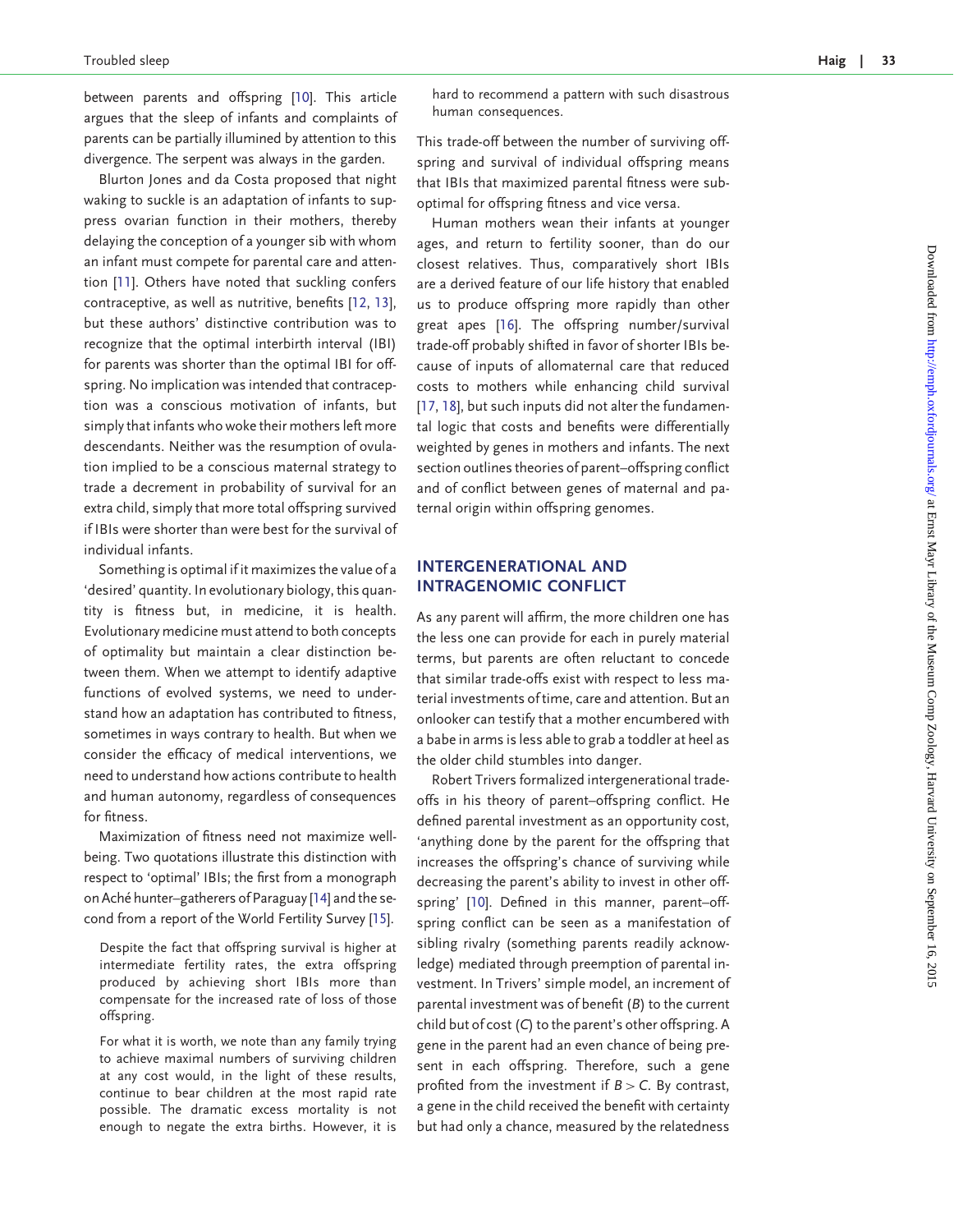r of sibs, of being present in other offspring who suffered the opportunity cost. Therefore, a gene in the child would profit if  $B > rC$ . The difference in exchange rates of costs and benefits for genes in parents and offspring implied that genes in offspring would benefit from investment in their child despite a decrease in parental fitness for benefit–cost ratios in the range

$$
r < B/C < 1.
$$

For benefit–cost ratios outside this range, there is a harmony of interests between parent and offspring. Both agree that the offspring should receive the benefit if  $B > C$  and both agree that the offspring should forgo the benefit if  $B < rC$ .

The value of r in Trivers' model averaged distinct probabilities that alleles of maternal and paternal origin would be present in the offspring experiencing the opportunity cost,  $r = (r_m + r_p)/2$ . In the context of the costs and benefits of maternal investment,  $r_m = 0.5$  but  $r_p < 0.5$  because mothers sometimes have offspring by multiple fathers [[19](#page-5-0)]. Therefore, genes of paternal and maternal origin in offspring will 'disagree' about whether to impose a cost on the mother for a benefit to the offspring whenever benefit–cost ratios fall in the range

$$
r_{\rm p} < B/C < r_{\rm m}.
$$

The use of the average coefficient of relatedness r is justified if a gene's effects are independent of its parental origin, because the best a gene can do when it lacks information about whether it occupies a maternal or paternal role is to adopt the compromise that does best, on average, across the two roles. But the use of  $r_m$  and  $r_p$  is appropriate when a gene possesses information about its parental origin, as occurs at imprinted loci. In this case, a gene's best strategy is to act differently in the two roles [\[20](#page-5-0)].

The above analysis illustrates fundamental similarities between hypotheses of parent–offspring conflict and parental conflict within offspring genomes. The trade-off measured by B/C is the same, but the hypotheses differ by whether genes of offspring possess information about their sex of origin. Conflict between paternal and maternal alleles at imprinted loci is evidence that the trade-off has been evolutionarily significant and therefore supports the existence of parent–offspring conflict at unimprinted loci.

Most biologists' implicit model of physiological systems is that parts are coordinated to achieve optimal function and that pathology results from

malfunction, either because a part is broken or because a system is asked to perform under conditions outside of its evolutionary specifications (environmental mismatch). This model is inadequate for parent–offspring relations considered as a physiological system because 'optimal' varies for different genes in the system. Parts may work at cross-purposes. Function for one may be malfunction for another, and the system, as a whole, need not evolve toward more efficient outcomes [\[21\]](#page-5-0). In the next section, I present evidence that infant sleep and suckling behavior have been foci of evolutionary conflict both between genes expressed in mothers and genes expressed in infants and between genes of maternal and paternal origin within infant genomes.

## SUCKLING AND SLEEP

Short delays until the birth of a younger sib are associated with increased mortality of infants and toddlers, especially in environments of resource scarcity and rampant infectious disease. Costs are greatest for conception during the first year of postnatal life, with birth of a sib 9 months later [[22–25\]](#page-6-0). Benefits of delay can be substantial: second-year mortality in rural Senegal was 16% with a birth in that year but 4% otherwise [[26](#page-6-0)]. These selective forces are probably sufficiently strong to have engendered significant evolutionary responses since the adoption of agriculture.

The duration of postpartum amenorrhea is a major determinant of IBI in natural fertility populations [\[27\]](#page-6-0) with more frequent and more intense nursing, especially at night, associated with prolonged infertility [\[28–30](#page-6-0)]. Natural selection will have preserved suckling and sleeping behaviors of infants that suppress ovarian function in mothers because infants have benefited from delay of the next birth. This proposed adaptation is independent of whether 'suckling intensity' or 'metabolic load' is the proximate cause of anovulation because lactation is energetically costly and suckling is one of the most direct ways an infant can increase its mother's metabolic load [[31](#page-6-0), [32\]](#page-6-0). Maternal fatigue can be seen as an integral part of an infant's strategy to extend the IBI.

Few breastfeeding mothers in our evolutionary past would have ovulated within the first few months postpartum, regardless of the precise pattern of infant suckling, but intergenerational conflict would have escalated at child ages at which mothers began to return to fertility and then have diminished as the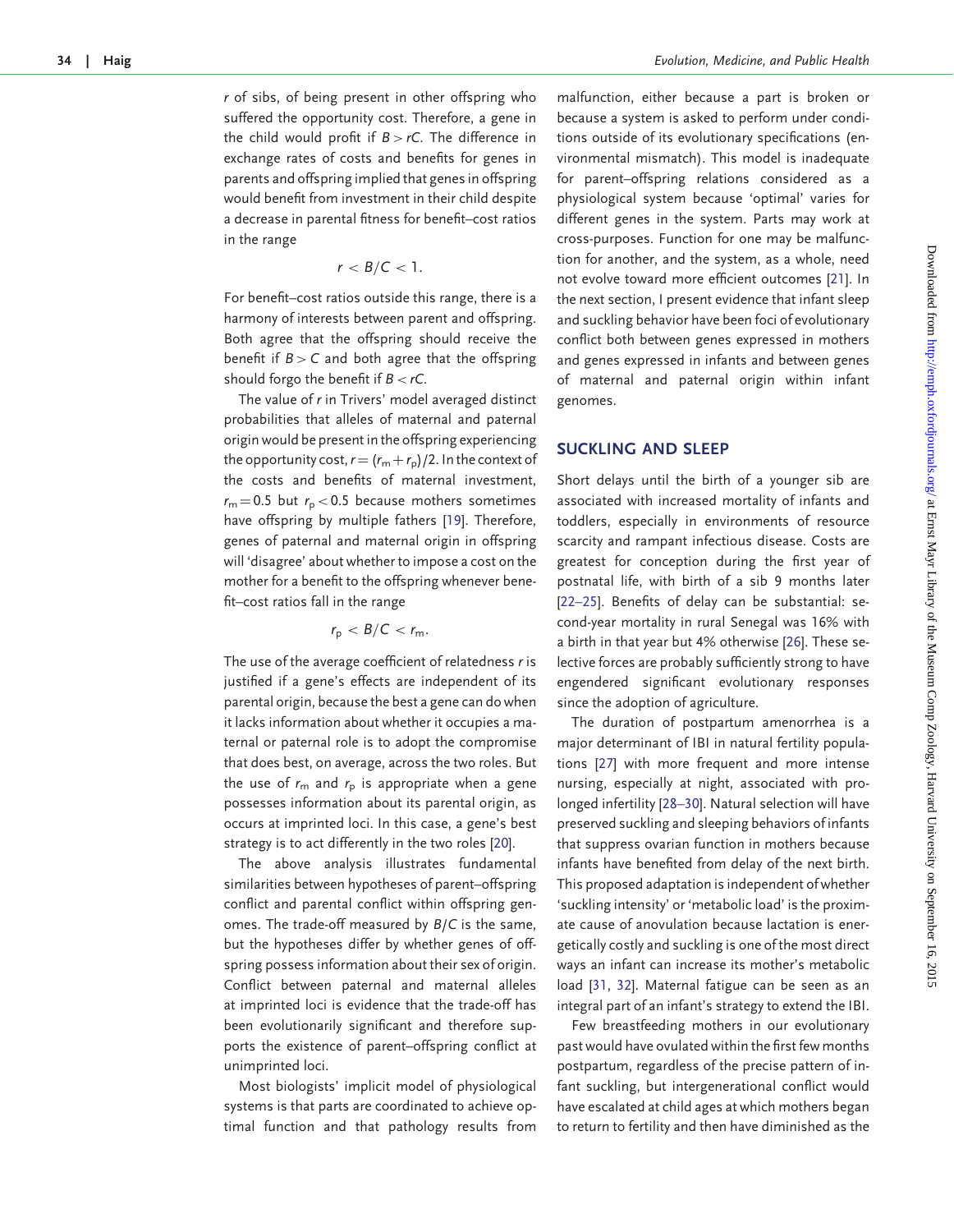benefit-to-cost ratio of maternal infertility declined. Maximal night waking can be conjectured to overlap with the greatest benefits of contraceptive suckling. Consistent with this expectation, infant sleep becomes more fragmented after 6 months and then gradually consolidates [\[33–37\]](#page-6-0).

Weaned or bottle-fed infants wake less often at night than breast-fed infants [\[38–44\]](#page-6-0) and weaning is reported, at least anecdotally, to reduce night waking and alleviate complaints of parents [\[33\]](#page-6-0). Sleep problems in Swedish infants were associated with breastfeeding at night and refusal of solid foods [\[37\]](#page-6-0). An association of breastfeeding with night waking is also observed among Thai infants who habitually sleep with their parents [[45](#page-6-0)]. Therefore, the association is not simply a cultural artifact of western sleeping arrangements. Breastfeeding has many virtues but, for many mothers, a good night's sleep is not counted among them.

If the function of night waking is to prolong lactational amenorrhea, and uninterrupted sleep has countervailing benefits, then waking would be maladaptive for infants whose mothers do not respond by nursing. The earlier onset of sleeping through the night in the absence of breastfeeding could thus be interpreted as the facultative quiescence of an ineffective function. Such an interpretation would imply that modern infants distinguish bottle-feeding from suckling. The less-fragmented sleep of bottle-fed infants is often attributed to cow's milk and formulae being more soporific than breast milk because less easily digested [\[46–48\]](#page-6-0). However, breastfed infants who are not nursed at night sleep longer than breastfed infants who are nursed at night even though both consume human milk [\[5](#page-5-0), [49\]](#page-6-0). Waking, it would seem, is reinforced by breastfeeding and extinguished by the cessation of night suckling.

If unimprinted genes of infants have been selected to extend IBIs beyond the maternal optimum through waking and suckling at night, then imprinted genes of maternal and paternal origin within offspring genomes would be predicted to have antagonistic effects on these same phenotypes. Prader-Willi (PWS) and Angelman (AS) syndromes are caused by deletion of a cluster of imprinted genes at chromosome 15q13 but differ in the parental origin of the deletion. The paternally inherited cluster is deleted in PWS but the maternally inherited cluster in AS [\[50\]](#page-6-0). Infants with PWS have a feeble suck, weak cry and sleep a lot [\[51](#page-6-0)], whereas infants with AS wake frequently at night [[52](#page-6-0)]. These phenotypes suggest that imprinted genes of paternal and maternal origin have contrasting effects on sleep in infants without deletions, with genes of paternal origin promoting suckling and waking. Small-scale behavioral interventions in which parents were instructed not to respond to night waking by children with AS have resulted in dramatic improvements in sleep quality [\[53,](#page-6-0) [54\]](#page-6-0).

These effects of imprinted genes are consistent with a hypothesis that genes of paternal origin in infants have been selected to favor longer IBIs than genes of maternal origin. From this perspective, no unbroken interval of sleep is optimal for all genes of infant genomes: instead, the evolution of infant sleep has been buffeted by selection for competing optima. The distinctive properties of infant sleep are usually interpreted as stages in the maturation of neural circuitry and synaptic connections. Effects of imprinted genes suggest that sleep maturation may not be a purely harmonious process.

Maternally expressed genes, paternally expressed genes and unimprinted genes have been selected for different degrees of wakefulness and this 'disagreement' may be reflected in a certain disorder in processes of falling and staying asleep that should resolve as intragenomic conflict lessens with age and the child 'learns' to sleep through the night. The architecture of infant sleep can be likened to a ramshackle structure put together by a committee from contradictory plans. Effects of imprinted genes also indirectly support the hypothesis that unimprinted genes in offspring promote longer IBIs than are optimal for mothers.

Human breast milk is a complex cocktail of nutrients and bioactive molecules [\[55\]](#page-6-0). Because milk is a maternal product, its composition and quantity are expected to have evolved to maximize maternal inclusive fitness subject to nutritional constraints of mothers. If infants evolved to wake more often than was evolutionarily optimal for mothers then mothers would have evolved counteradaptations some of which might be expressed in properties of milk.

A glass of warm milk before bed is commonly believed to facilitate falling asleep. Milk is highly nutritious but slowly digested. Caseins clot in the stomach, delaying gastric emptying, with a prolonged release of amino acids and peptides in the intestine [\[56,](#page-6-0) [57\]](#page-6-0). These studies involved adult volunteers ingesting bovine caseins that form a very thick curd. Human caseins form a much finer curd and exit the infant stomach more rapidly than bovine caseins [\[58,](#page-7-0) [59](#page-7-0)]. Unfortunately little is known about the time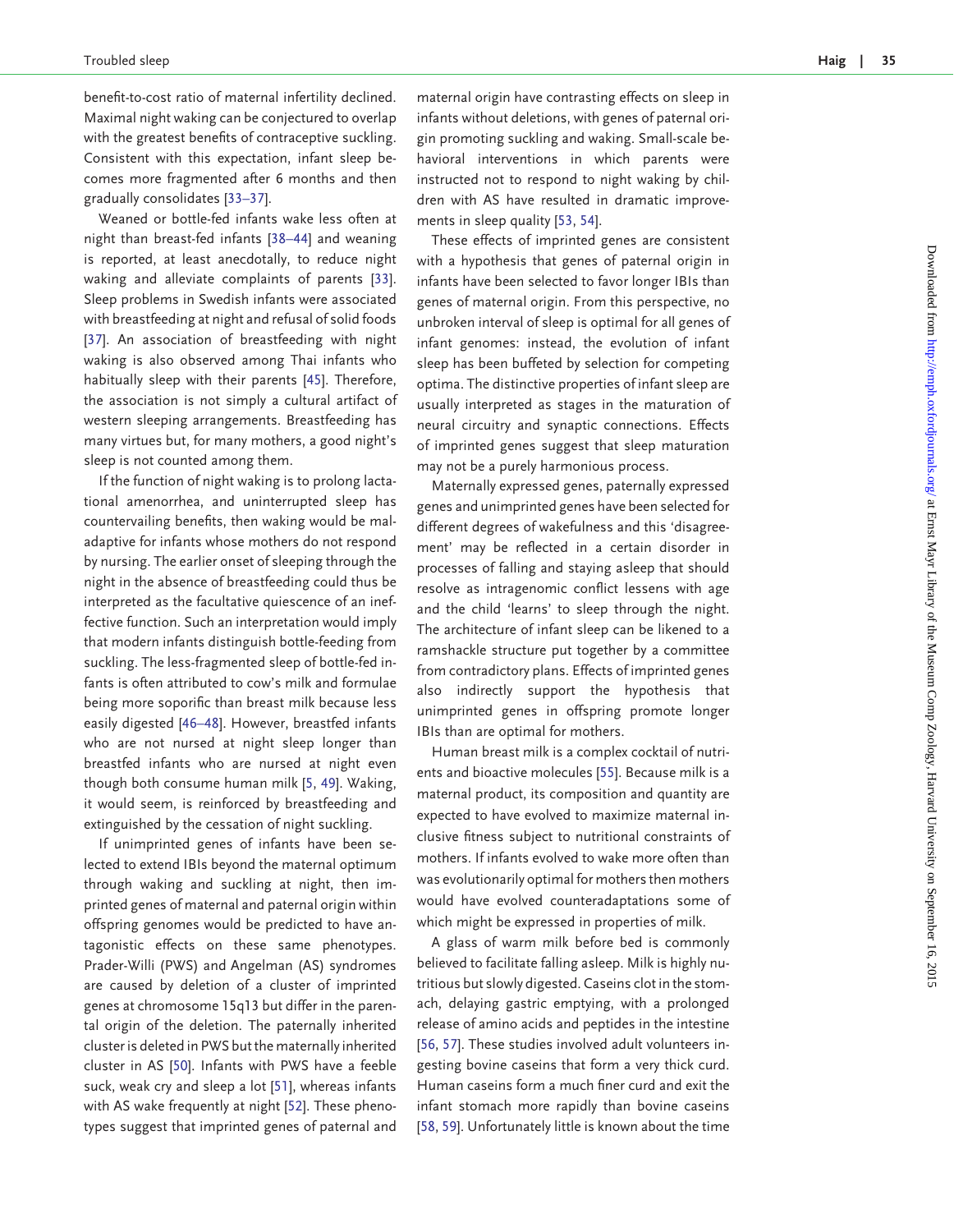course of intestinal digestion of human milk proteins.

Among the peptides released from human caseins are  $\beta$ -casomorphins that bind to opioid receptors [[60](#page-7-0)] and have been reported to enter infant blood and cross the blood–brain barrier [\[61\]](#page-7-0). Their biological functions in human infants are unknown, but experiments with rat pups found  $\beta$ -casomorphins increased quiet sleep [\[62\]](#page-7-0) and reduced gut motility, with an associated increase in gastrointestinal transit times [\[63](#page-7-0)].

Breast milk contains hormones that regulate appetite and metabolism and that have been postulated to have long-term benefits for infants [\[64\]](#page-7-0). These hormones could be considered a form of maternal metabolic guidance for the infant. Mother's milk is often considered an unimprovable infant food but this should not be an unquestioned axiom. Maternal and filial inclusive fitness broadly overlap but are not identical.

## THE MILK OF HUMAN KINDNESS

'Evolutionary medicine takes the view that many contemporary social, psychological, and physical ills are related to incompatibility between the lifestyles and environments in which humans currently live and the conditions under which human biology evolved.' [[65](#page-7-0)]

The epigraph illustrates a strand of thought within evolutionary medicine that ascribes current woes to disparities between modern life and ancestral environments. Some of these discontents, it is suggested, would be remedied if our lives were more in harmony with our evolved nature. An anthropological school of evolutionary pediatrics emphasizes mismatches between optimal conditions for child development and 'contemporary Euro-American infant care practices'. Its practitioners challenge 'clinical wisdom regarding "normal" infant sleep' and 'the supremacy of pediatric sleep medicine in defining what are appropriate sleep environments and behaviors for healthy human infants' [[2\]](#page-5-0). The school has been productive of testable hypotheses, empirical research on mother–infant interactions and acrimonious exchanges about safe sleeping environments [\[12,](#page-5-0) [66,](#page-7-0) [67\]](#page-7-0).

Some environmental mismatches enhance wellbeing. Childhood evolved under conditions in which malnutrition, infectious disease and accidents were major causes of mortality, but the fortunate infants of affluent countries live in a novel environment in

which starvation and deaths from pathogens are rare, in which life expectancy approaches or exceeds 80 years, in which pediatric advice against cosleeping aims to reduce risks of tragic but rare events, and in which evolutionary pediatrics concerns itself with subtle effects of alternative infant care on psychological health. Modern pediatrics and public health have achieved historically low rates of infant mortality and should be given the credit they deserve.

The school of evolutionary pediatrics systematically neglects considerations of intergenerational conflict. A quotation gives the flavor: 'Infant needs, and parental responses to those needs, constitute a dynamic, co-evolving interdependent system shaped and designed by natural selection to maximize the chances of infant survival and, hence, parental reproductive success' [\[68\]](#page-7-0). Infant needs and parental responses are indeed dynamic and interdependent but maternal fitness is not maximized by maximizing offspring fitness because infant survival trades-off against number of surviving offspring mediated via effects on IBIs. Evolutionary theory and demographic data converge on the conclusion that the inclusive fitness of infants is maximized by IBIs longer than those that maximize the inclusive fitness of mothers.

What implications do theories of parent–offspring conflict have for an expanded discipline of evolutionary pediatrics? The standard justification of basic research in the health sciences is as valid (or as self-serving) for evolutionary biology as it is for molecular and cellular biology: a better understanding of the processes that have shaped physiology and behavior will eventually facilitate more effective interventions. However, assumptions about what is 'natural' already influence advice to parents on how best to care for infants and are invoked by empirical scientists and clinicians in concepts of 'normal' function. Therefore, the immediate relevance of these theories is to identify assumptions that misrepresent evolutionary processes and may cause unnecessary anxiety to parents.

Problems of infant sleep are major parental concerns not only in Euro-American societies [\[69\]](#page-7-0). This article revives a hypothesis of Blurton Jones and da Costa that night waking is, in part, an adaptation of infants to extend IBIs. In the developed world, many of the health advantages of prolonged IBIs have diminished and more reliable forms of contraception have replaced lactational amenorrhea. Therefore, the selective forces responsible for these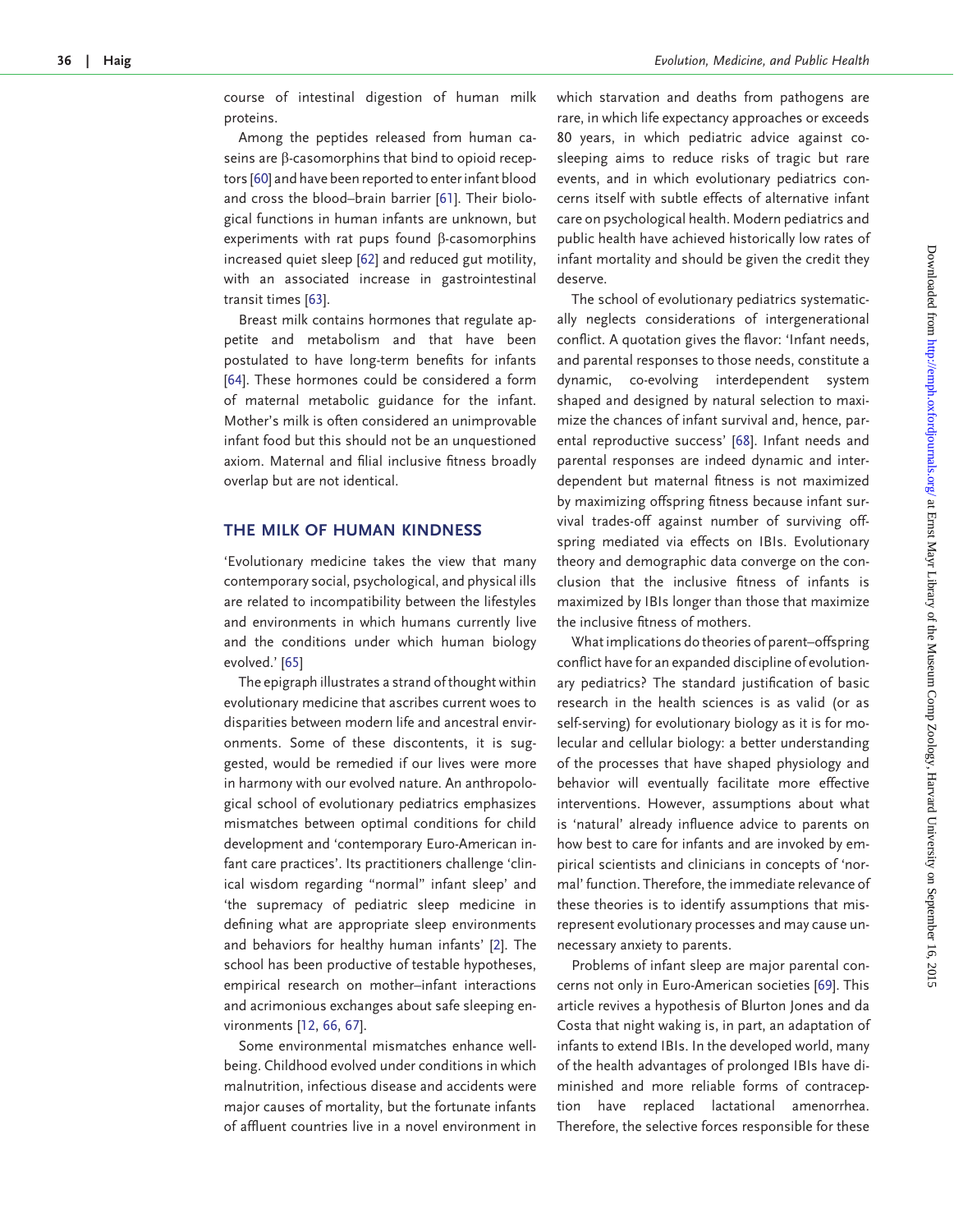<span id="page-5-0"></span>behaviors have been attenuated but the behaviors remain part of our biological heritage. One should question whether modern sleep practices have had unintended consequences for child health but it would be irresponsible to recommend changes to these practices, solely on the basis of mismatch, without epidemiological evidence of harm. Mismatch is a medical problem only if it causes pathology.

I am not competent to suggest policy on complex public health issues of infant sleep and feeding, but can offer two bits of evolutionary counsel to parents. First, some degree of tension between needs of parents and infants is what one might expect from evolutionary theory. Second, evolutionary logic suggests child development should be robust and adaptable with respect to factors that were variable in the evolutionary past. Moreover, natural selection will have favored a degree of adaptability of both parents and offspring to novel environments because the past never repeats precisely. The comforting news is that child well-being is unlikely to be irrevocably compromised by minor variations in parental care.

Identification of the 'environment of evolutionary adaptedness' with the optimal environment for wellbeing conflates questions of fitness and health. We did not evolve to be happy or healthy, but to be fit, and to be happy, miserable, kind, callous, generous and vindictive as proximate means to the end of fitness. We can aspire to the positive among our repertoire of adaptations while abhoring the negative, and we can aspire to collective health and well-being. There is no lost Eden of perfect harmony between mother and child. What was best for one was not always best for the other. They never were one body and one flesh. Genetic conflicts within the family are part of our biological heritage, as are love and care for our children.

#### acknowledgements

The article has benefited from the comments of Carl Holt, Peter Ellison, Stephen Stearns and the anonymous reviewers.

Conflict of interest: None declared.

#### **REFERENCES**

1. Hiscock H, Bayer JK, Hampton A et al. Long-term mother and child mental health effects of a population-based infant sleep intervention: cluster-randomized, controlled trial. Pediatrics 2008;122:e621–7.

- 2. McKenna JJ, Ball HL, Gettler LT. Mother–infant cosleeping, breastfeeding and sudden infant death syndrome: what biological anthropology has discovered about normal infant sleep and pediatric sleep medicine. Yrbk Phys Anthropol 2007;50:133–61.
- 3. Blunden SL, Thompson KR, Dawson D. Behavioural sleep treatments and night time crying in infants: challenging the status quo. Sleep Med Rev 2011;15:327–34.
- 4. Sadeh A, Mindell JA, Owens J. Why care about sleep of infants and their parents? Sleep Med Rev 2011;15: 335–7.
- 5. Pinilla T, Birch LL. Help me make it through the night: behavioral entrainment of breast-fed infants' sleep patterns. Pediatrics 1993;91:436–44.
- 6. Walker M. Sleep, feeding, and opinions. Pediatrics 1993;92: 883–4.
- 7. Ball HL. Evolutionary paediatrics. A case study in applying Darwinian medicine. In: Elton S, O'Higgins P (eds). Medicine and Evolution. Boca Raton: CRC Press, 2008, 127–52.
- 8. Jong E. Mother madness. Wall Street J , 6 November 2010.
- 9. Striley KM, Field-Springer K. The bad mother police: theorizing risk orders in the discourses of infant feeding practices. Health Commun 2013. doi: 10.1080/ 10410236.2013.782225.
- 10. Trivers RL. Parent–offspring conflict. Am Zool 1974;14: 249–64.
- 11. Blurton Jones NG, da Costa E. A suggested adaptive value of toddler night waking: delaying the birth of the next sibling. Ethol Sociobiol 1987;8:135–42.
- 12. McKenna JJ, Mosko SS, Richard CA. Bedsharing promotes breastfeeding. Pediatrics 1997;100:214–9.
- 13. Barr RG. 1999 Infant crying behavior and colic. In: Trevathan WR, Smith EO, McKenna JJ (eds). Evolutionary Medicine. New York: Oxford University Press, 1999, 27–51.
- 14. Hill K, Hurtado M. Ache Life History. New York: Aldine de Gruyter, 1996, 385.
- 15. Hobcraft J, McDonald JW, Rutstein S. Child-spacing effects on infant and early child mortality. Popul Index 1983;49:585–618.
- 16. Kaplan H, Hill K, Lancaster J et al. A theory of human life history evolution: diet, intelligence and longevity. Evol Anthropol 2000;9:156–85.
- 17. Robson SL, Wood B. Hominin life history: reconstruction and evolution. J Anat 2008;212:394–425.
- 18. Hrdy SB. Mothers and Others. Cambridge, MA: Harvard University Press, 2009.
- 19. Haig D. Intragenomic politics. Cytogenet Genome Res 2006;113:68–74.
- 20. Haig D. Parental antagonism, relatedness asymmetries, and genomic imprinting. Proc R Soc B 1997;264:1657–62.
- 21. Haig D. Putting up resistance: maternal-fetal conflict over the control of uteroplacental blood flow. In: Aird WC (ed.).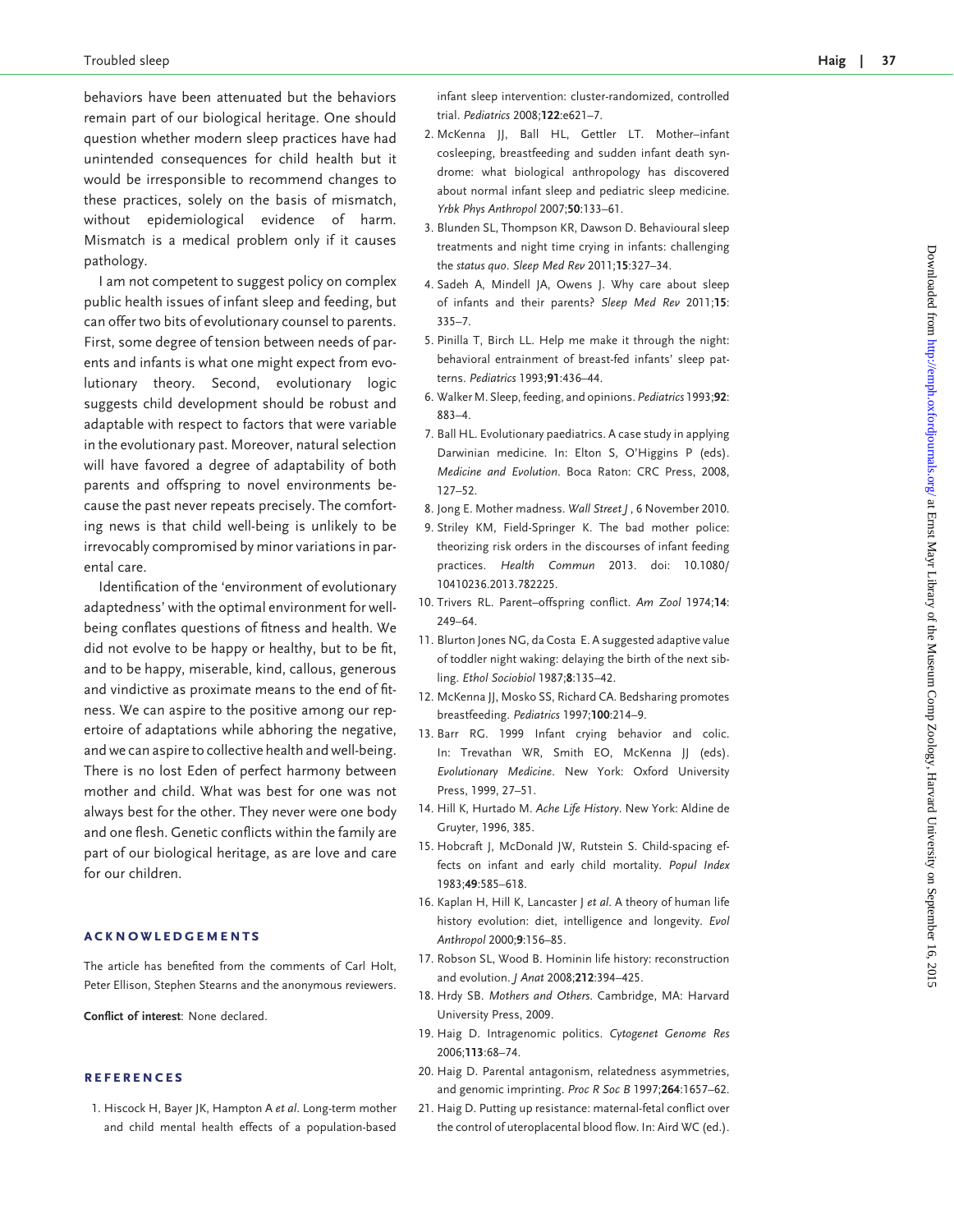<span id="page-6-0"></span>Endothelial Biomedicine. Cambridge: Cambridge University Press, 2007, 135–41.

- 22. Carlaw RW, Vaidya K. Birth intervals and the survival of children to age five—some data from Nepal. J Trop Pediatr 1983;29:31–4.
- 23. Hobcraft JN, McDonald JW, Rutstein SO. Demographic determinants of infant and early child mortality: a comparative analysis. Popul Stud 1985;39:363-85.
- 24. Manda SOM. Birth intervals, breastfeeding and determinants of childhood mortality in Malawi. Social Sci Med 1998; 48:301–12.
- 25. Mozumder AB, Barkat-e-Khuda, Kane TT et al. The effect of birth interval on malnutrition in Bangladeshi infants and young children. J Biosoc Sci 2000;32:289–300.
- 26. Ronsmans C. Birth spacing and child survival in rural Senegal. Int | Epidemiol 1996;25:989-97.
- 27. Thapa S, Short RV, Potts M. Breast feeding, birth spacing and their effects on child survival. Nature 1988;335: 679–82.
- 28. Howie PW, McNeilly AS. Effect of breast-feeding patterns on human birth intervals. J Reprod Fertil 1982;65: 545–57.
- 29. Elias MF, Teas J, Johnston J et al. Nursing practices and lactation amenorrhoea. J Biosoc Sci 1986;18:1-10.
- 30. Heinig MJ, Nommsen-Rivers LA, Peerson JM et al. Factors relating to duration of postpartum amenorrhoea among USA women with prolonged lactation. J Biosoc Sci 1994;26: 517–27.
- 31. Valeggia CR, Ellison PT. Lactation, energetics, and postpartum fecundity. In: Ellison PT (ed.). Reproductive Ecology and Human Evolution. New York: Aldine de Gruyter, 2001, 85–105.
- 32. Valeggia CR, Ellison PT. Interactions between metabolic and reproductive functions in the resumption of postpartum fecundity. Am J Hum Biol 2009;21:559–66.
- 33. Moore T, Ucko LE. Night waking in early infancy. Arch Dis Child 1957;32:333–42.
- 34. Scher A. A longitudinal study of night waking in the first year. Child Care Health Dev 1979;17:295–302.
- 35. Anders TF, Keener M. Developmental course of nighttime sleep–wake patterns in full-term and premature infants during the first year of life. I. Sleep 1985;8:173-92.
- 36. Scher A, Epstein R, Tirosh E. Stability and change in sleep regulation: a longitudinal study from 3 months to 3 years. Int J Behav Dev 2004;28:268–74.
- 37. Thunström M. Severe sleep problems among infants in a normal population in Sweden: prevalence, severity and correlates. Acta Paediatr 1999;88:1356-63.
- 38. Carey WB. Breast feeding and night waking. J Pediatr 1975; 87:327.
- 39. Elias MF, Nicolson NA, Bora C et al. Sleep/wake patterns of breast-fed infants in the first 2 years of life. Pediatrics 1986;77:322–9.
- 40. Wailoo MP, Petersen SA, Whitaker H. Disturbed nights and 3–4 month old infants: the effects of feeding and thermal environment. Arch Dis Child 1990;65:499–501.
- 41. Wolke D, Söhne B, Riegel K et al. An epidemiologic longitudinal study of sleeping problems and feeding experience of preterm and term children in southern Finland: comparison with a southern German population sample. J Pediatr 1998;133:224–31.
- 42. DeLeon CW, Karraker KH. Intrinsic and extrinsic factors associated with night waking in 9-month-old infants. Infant Behav Dev 2007;30:596–605.
- 43. Weinraub M, Bender RH, Friedman SL et al. Patterns of developmental change in infants' nighttime sleep awakenings from 6 through 36 months of age. Dev Psychol 2012;48:1511–28.
- 44. Galbally M, Lewis AJ, McEgan K et al. Breastfeeding and infant sleep patterns: an Australian population study. J Paediatr Child Health 2013;49:E147–2.
- 45. Anuntaseree W, Mo-suwan L, Vasiknanonte P et al. Night waking in Thai infants at 3 months of age: association between parental practices and infant sleep. Sleep Med 2008;9:564–71.
- 46. Raphael D. Night waking: a normal response? J Pediatr 1976;88:169–70.
- 47. Ball HL. Breastfeeding, bed-sharing, and infant sleep. Birth 2003;30:181–8.
- 48. Bartick M. Bed sharing with unimpaired parents is not an important risk for sudden infant death syndrome. Pediatrics 2006;117:992–3.
- 49. Ramamurthy MB, Sekartini R, Ruangdaraganon N et al. Effect of current breastfeeding on sleep patterns in infants from Asia-Pacific region. J Paediatr Child Health 2012;48: 669–74.
- 50. Nicholls RD, Knepper JL. Genome organization, function, and imprinting in Prader-Willi and Angelman syndromes. Annu Rev Genomics Hum Genet 2001;2:153–75.
- 51. Cassidy SB, Driscoll DJ. Prader-Willi syndrome. Eur J Hum Genet 2008;17:3–13.
- 52. Pelc K, Cheron G, Boyd SG et al. Are there distinctive sleep problems in Angelman syndrome? Sleep Med 2008;9: 434–41.
- 53. Summers JA, Lynch PS, Harris JC et al. A combined behavioral/pharmacological treatment of sleep-wake schedule disorder in Angelman syndrome. J Dev Behav Pediatr 1992; 13:284–7.
- 54. Allen KD, Kuhn BR, DeHaai KA et al. Evaluation of a behavioral treatment package to reduce sleep problems in children with Angelman syndrome. Res Dev Disabil 2013; 34:676–86.
- 55. Wada Y, Lönnerdal B. Bioactive peptides derived from human milk proteins—mechanisms of action. J Nutr Biochem 2014. DOI: 10.1016/j.jnutbio.2013.10.012.
- 56. Boirie Y, Dangin M, Gachon P et al. Slow and fast dietary proteins differently modulate postprandial protein accretion. Proc Natl Acad Sci USA 1997;94:14930–5.
- 57. Boutrou R, Gaudichon C, Dupont D et al. Sequential release of milk protein-derived bioactive peptides in the jejunum in healthy humans. Am J Clin Nutr 2013;97: 1314–23.